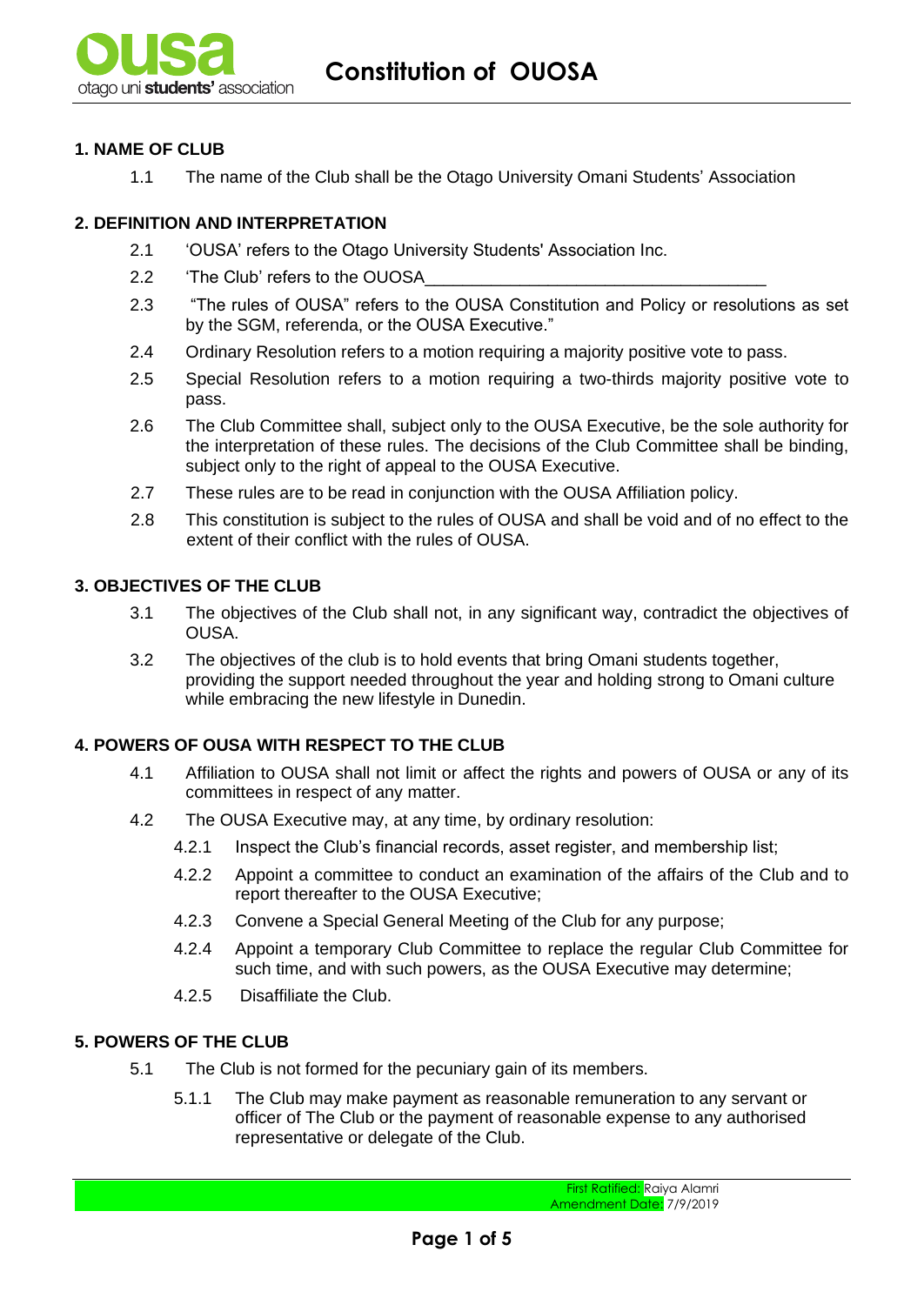

5.1.2 Reasonable remuneration shall not exceed market rates for the provision of equivalent goods or services.

### **6. AFFILIATION**

- 6.1 The Club shall be affiliated to OUSA.
- 6.2 The Club and its members present and future shall be bound by the rules of OUSA, and every such Club and all such members shall be so bound in all respects. Where the OUSA constitution is not expressly mentioned in the constitution of the Club, the provisions of the OUSA constitution shall be read into the document.
- 6.3 The Club's affiliation to OUSA shall automatically lapse if The Club fails or ceases to comply with the OUSA Affiliation Policy or Section 18 of the OUSA Constitution and Rules.
- 6.4 The Club shall not become affiliated to or in any way connected with any other organisation without the consent of the OUSA Executive.
	- 6.4.1 Any affiliation to any other body entered into without the OUSA Executive's consent shall be null and void.

#### **7. LIABILITIES INCURRED BY THE CLUB**

- 7.1 The Club shall not enter into any loan agreement of a value greater than NZ\$1000 without approval by ordinary resolution of the OUSA Executive.
- 7.2 OUSA shall not be responsible for any liabilities or debts incurred by the Club.

#### **8. MEMBERSHIP**

- 8.1 The Club shall, in normal circumstances, have no less than 75% of total membership comprised of OUSA/OPSA members.
- 8.2 The Club shall in normal circumstances have no less than ten members.
- 8.3 Membership of the Club shall be open to all members of OUSA/OPSA.
- 8.4 Membership can be restricted to a subsection of OUSA/OPSA members provided that the restrictions do not contravene the laws of New Zealand.
- 8.5 Persons shall become members of the Club when an application for membership is given in writing to the Club Committee and accompanied with the annual subscription fee (if applicable).
- 8.6 The Club shall only levy upon its members such fees or subscriptions as have been ratified by the AGM of the Club.
- 8.7 Any member of the Club who does not pay any required subscription within one calendar month of joining shall not be permitted to exercise the privileges of membership until the subscription is paid.
- 8.8 Membership shall be deemed to continue until a formal resignation is received by the Club Committee or by the end of the calander year.
- 8.9 A club member may not be suspended or expelled unless the committee resolves to do so by special resolution.
	- 8.9.1 The suspended member will be relieved of any powers and responsibilities and is not permitted to attend club activities.
	- 8.9.2 A special general meeting must be called within three months to expel the member or the suspension lapses.

First Ratified: Raiya Alamri Amendment Date: 7/9/2019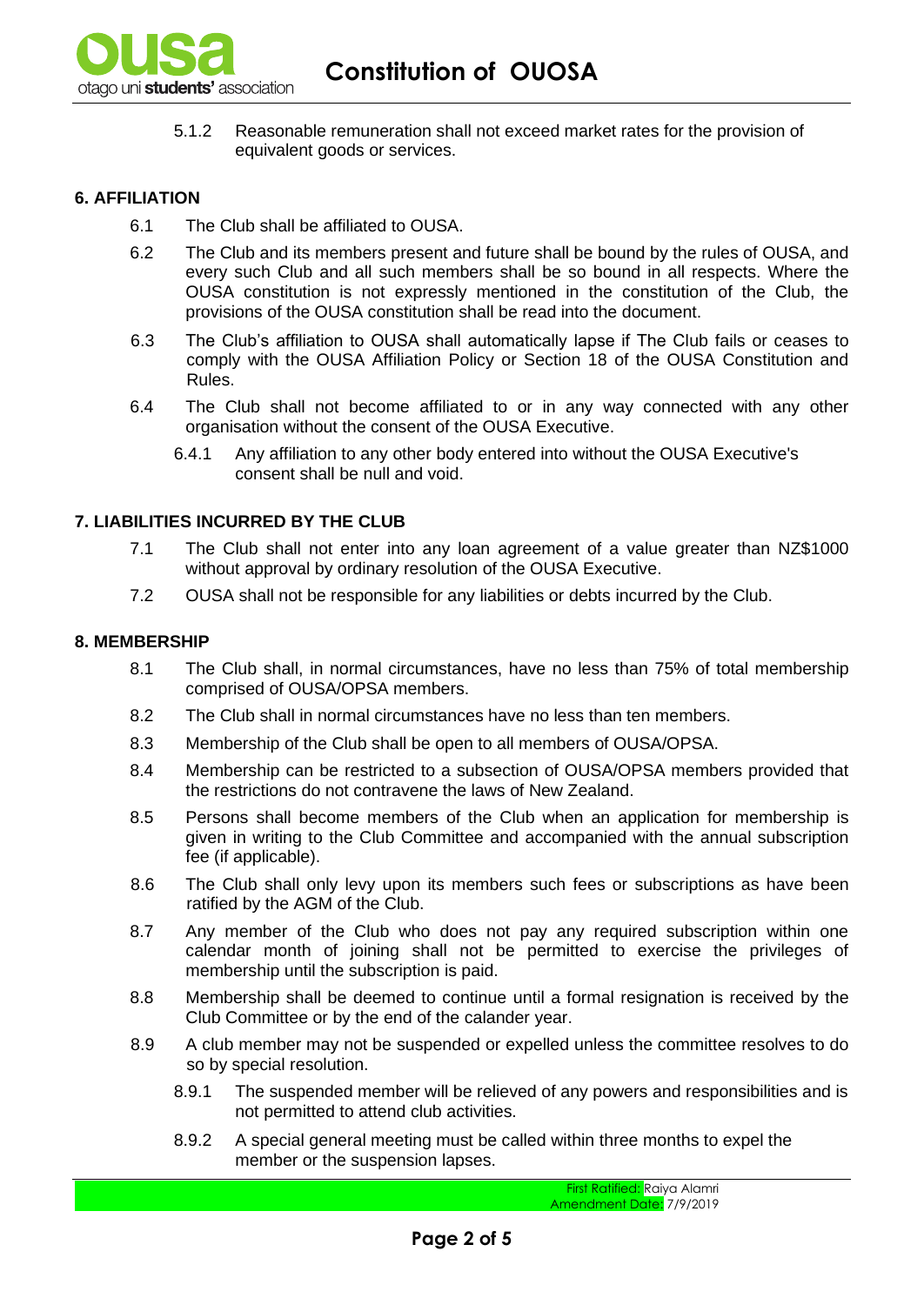- 8.10 The following procedure must be used to expel a club member:
	- 8.10.1 Written notice of any meeting regarding the expulsion and of the basic allegations and charges against the member must be received in person 30 days prior to the meeting taking place.
	- 8.10.2 That a special general meeting is called which the member to be expelled may attend in person, or submit in written form, grounds for his or her defence.
	- 8.10.3 The motion to expel a club member must be passed by special resolution.
	- 8.10.4 That the member is informed in writing of the decision of the meeting and the length of his or her expulsion.
- 8.11 Where a member of the Club is expelled, that member shall have the right of appeal to the OUSA Executive.

#### **9. ANNUAL GENERAL MEETING (AGM)**

- 9.1 The Annual General Meeting (AGM) of the Club shall be held during the month of September at such time and place as the Club Committee shall decide.
- 9.2 The AGM shall be held for the following purposes:
	- 9.2.1 To receive, from the Club Committee, a report of the proceedings of the previous year and a statement of the Club accounts;
	- 9.2.2 To elect the officers of the Club Committee for the following year;
	- 9.2.3 To conduct any general business.
- 9.3 The Club Committee, or in their absence any member appointed by the meeting, shall be chair of the meeting.
- 9.4 Every motion shall be moved by one Club member and seconded by another.
- 9.5 Every member present shall be entitled to one vote,
	- 9.5.1 In the case of an equality of votes the Chair shall have a second or casting vote.
- 9.6 The quorum shall be 20 per cent of the Club's total members or 6 members, whichever is greater.
- 9.7 At least 14 days notice of the AGM shall be given to all members, by posting a notice on the OUSA notice board and/or whats app group.
	- 9.7.1 The notice shall include an agenda of business to be conducted at the AGM.

### **10. SPECIAL GENERAL MEETINGS AND NO CONFIDENCE VOTES**

- 10.1 The Club Committee on their own behalf or on the signed request of a quorum of members may at any time call a Special General Meeting.
	- 10.1.1 If the Club Committee does not call a meeting within 14 days of receiving such a request, the requestors may themselves call a Special General Meeting.
	- 10.1.2 Notice of a Special General Meeting shall be given in the manner described above for an AGM.
- 10.2 The conduct, voting procedures and quorum of a Special General Meeting shall be the same as those prescribed for the AGM.
- 10.3 At any Special General Meeting a motion of no confidence in the Club Committee, or any member thereof, may be passed by special resolution provided that 14 days notice of such intention has been given.

First Ratified: Raiya Alamri Amendment Date: 7/9/2019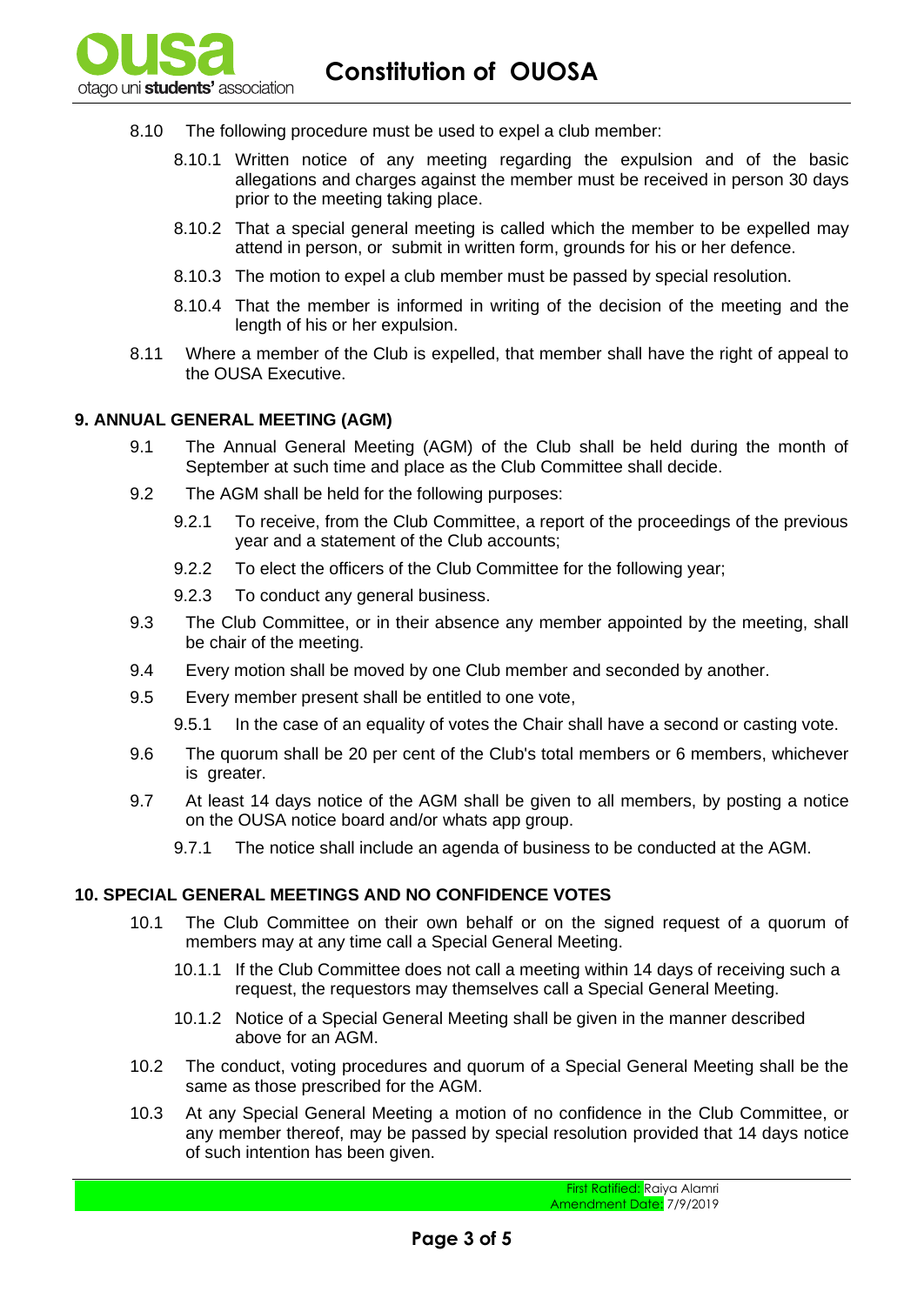

- 10.3.1 On the passing of such motion, the Committee member shall be deemed to have resigned and the meeting shall then have the power to, and may proceed to, elect a new Committee member to the vacant position (s).
- 10.3.2 Such new member shall hold office until the next AGM.

### **11. CLUB OFFICERS AND THEIR ELECTION**

- 11.1 The management and control of the Club shall be deputed to the officers of the club who represent the Committee of the Club.
- 11.2 The Committee of the Club shall consist of a maximum of (6) people, all of whom shall be elected at the Annual General Meeting.
- 11.3 Every candidate for office shall be nominated at the meeting by one member of the Club and seconded by another.
- 11.4 Every member present at the meeting shall be entitled to one vote.
- 11.5 In the event of two or more candidates receiving an equal number of votes, the chair of the meeting shall have a second or casting vote.
- 11.6 The Club Officers shall hold office for one year following their appointment or until an officer resigns.
	- 11.6.1 Such resignation shall be effective immediately upon receipt in writing by the committee.
	- 11.6.2 If a vacancy on the Club Committee occurs during the year, providing that a quorum remains, the Club Committee may appoint any member to fill such a vacancy, unless it has occured due to a no confidence vote.
	- 11.6.3 If a vacancy occurs due to a no confidence vote then section 10 of this constitution applies.

#### **12. THE CLUB COMMITTEE**

- 12.1 The Club Committee shall have full power at its meetings to deal with all matters relating to the objectives of the Club.
	- 12.1.1 Any matters relating to the interpretation of these rules;
	- 12.1.2 Except where power is vested in the Club at a general meeting.
- 12.2 All decisions shall be valid and binding on the members, only so far as they do not conflict with these rules, the rules of OUSA, or decisions of the OUSA Executive.
- 12.3 The Club Committee shall meet at such times as it deems fit.
- 12.4 The Club Committee, or in their absence, any member appointed by the Club Committee, shall, in the case of an equality of votes, have a second or casting vote at all Club Committee meetings.
- 12.5 The quorum for Club Committee meetings shall be at least two Club Committee members.
- 12.6 One member of the Club Committee shall be elected to represent the Club on the OUSA Affiliated Clubs Council.

### **13. FINANCE, PROPERTY AND RECORDS OF THE CLUB**

13.1 The funds of the Club shall be in the control of the Club Committee, which will depute the Treasurer to manage them.